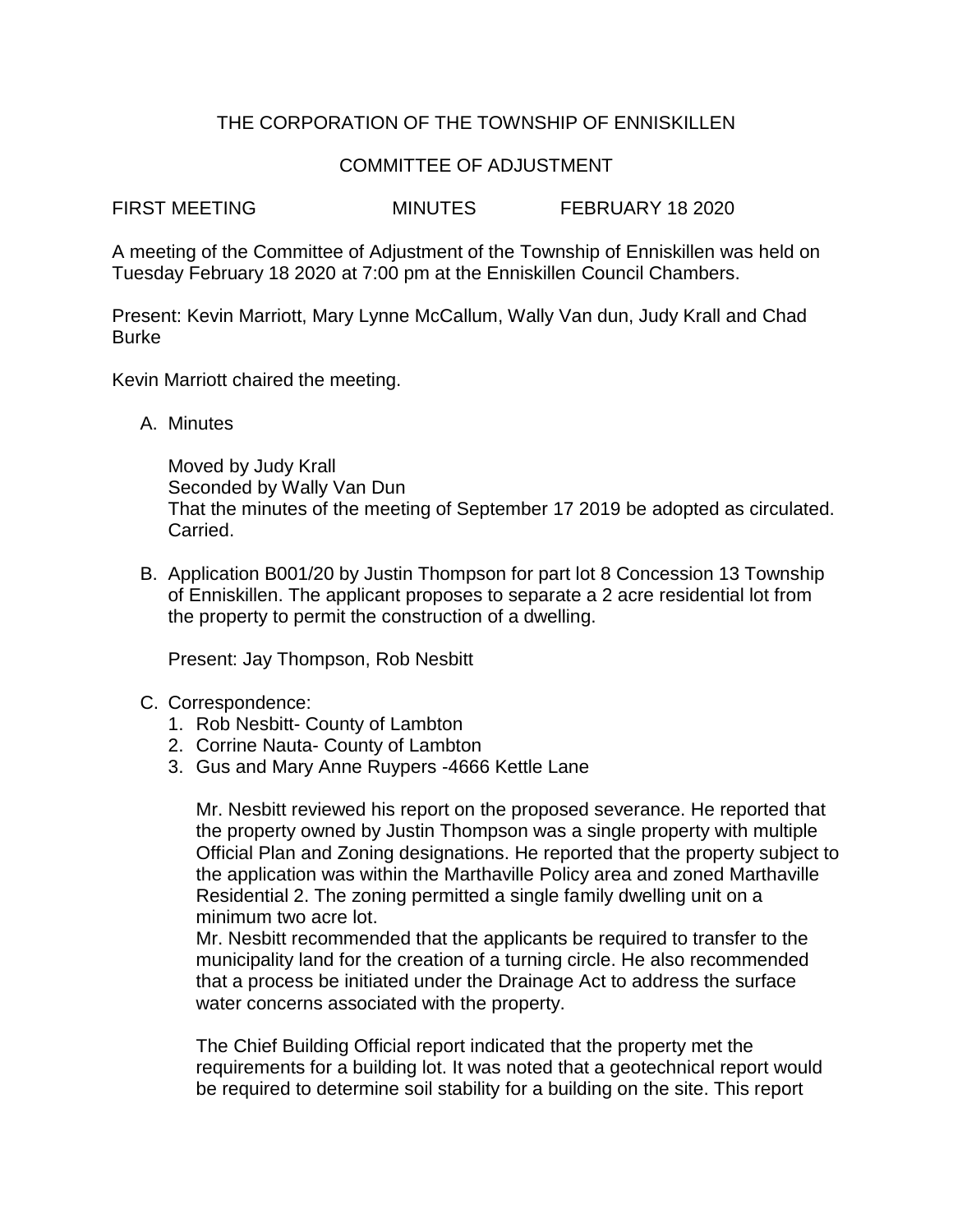would also provide guidance for the construction of a septic system on the property.

A letter was read from Gus Ruypers expressing concern that with construction on the proposed lot that consideration be given to the drainage of the property. He noted that he did not want to have water from the property create a problem on his property.

Mr. Thompson reported that the development of the lot would be done correctly. He noted that the provision of the land for the turning circle would be accommodated.

Mary Lynne McCallum requested that the motorcycle bylaw be extended to this new lot to address any noise concerns.

It was noted that the property was included in the area of the motor cycle bylaw.

Mr. Thompson reported that his operation of motorcycles in the area was within the provisions of the Township bylaw.

Moved by Mary Lynne McCallum Seconded by Chad Burke That severance application B001/20 be approved subject to conditions. Carried.

Conditions:

- 1. That a copy of the deed and survey in a form suitable for registration be deposited with the Secretary Treasurer.
- 2. That a fee of \$250.00 be paid to the Township of Enniskillen by cash or certified cheque.
- 3. That a fee of \$75.00 be paid to for the septic system review of the property.
- 4. That all conditions are to be fulfilled within one year of the notice of decision of this consent. The certificate of consent required by Section 53(42) of the Planning Act must be obtained within one year after notice of decision of this consent.
- 5. That the Township Road Superintendent review the access to the municipal road and where required that the applicant at their expense have installed an access approved by the Road Superintendent.
- 6. That land sufficient to accommodate a cul-de-sac at the north end of Kettle Lane be dedicated to the Township of Enniskillen at the expense of the applicant. That the land area required for the cul-de-sac be approved by the Township Road Superintendent.
- 7. That a report be prepared under the Drainage Act to identify and install necessary improvements in drainage to address surface and subsurface